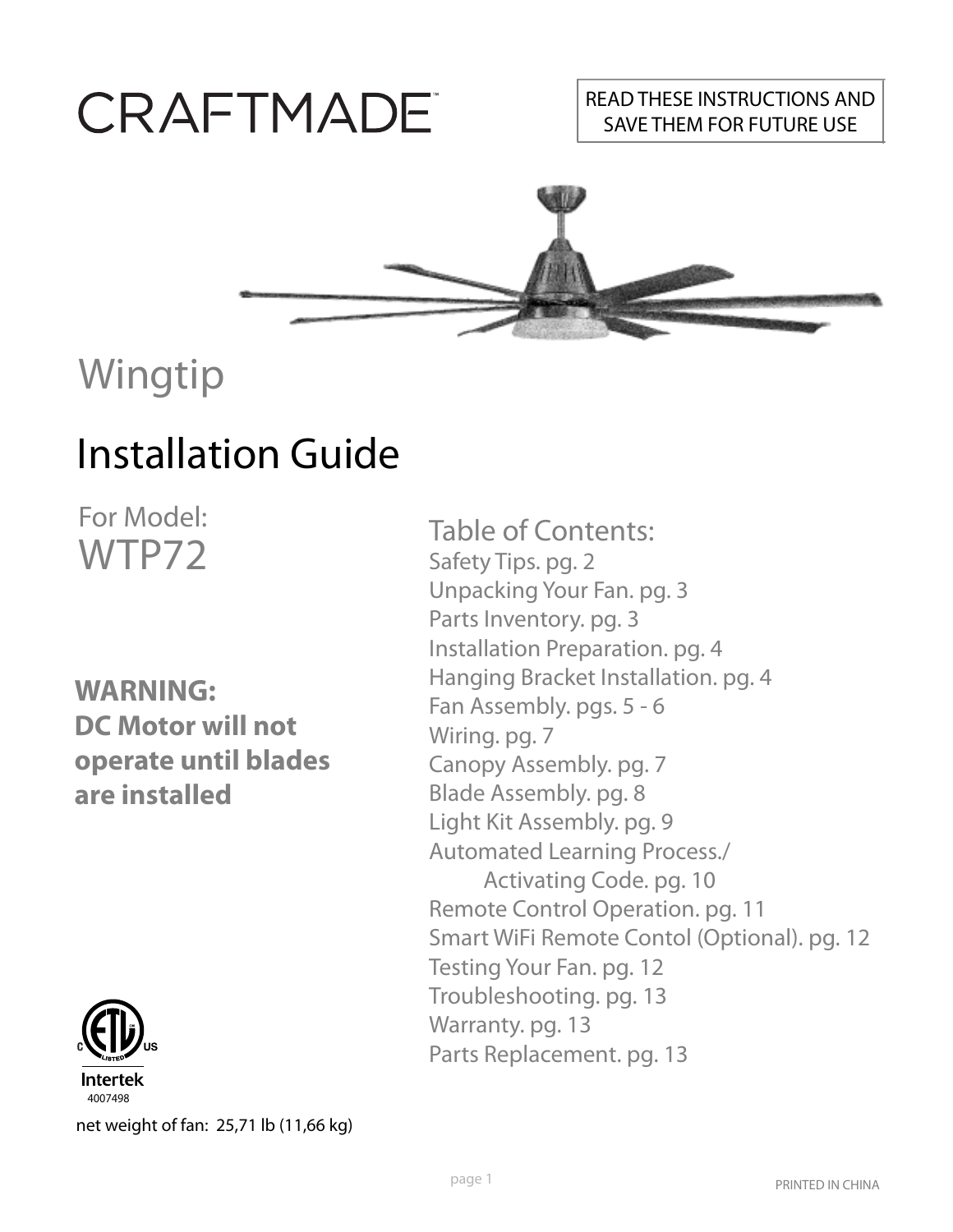**WARNING**: To reduce the risk of electrical shock, turn off the electricity to the fan at the main fuse box or circuit panel before you begin the fan installation or before servicing the fan or installing accessories.

#### 1. **READ ALL INSTRUCTIONS AND SAFETY INFORMATION CAREFULLY BEFORE INSTALLING YOUR FAN AND SAVE THESE INSTRUCTIONS.**

**CAUTION**: To avoid personal injury, the use of gloves may be necessary while handling fan parts with sharp edges.

- 2. Make sure all electrical connections comply with Local Codes or Ordinances, the National Electrical Code, and ANSI/NFPA 70-1999. If you are unfamiliar with electrical wiring or if the house/building wires are different colors than those referred to in the instructions, please use a qualified electrician.
- 3. Make sure you have a location selected for your fan that allows clear space for the blades to rotate, and at least ten (10) feet (3.048 meters) of clearance between the floor and the fan blade tips. The fan should be mounted so that the tips of the blades are at least thirty (30) inches (76 centimeters) from walls or other upright structures.
- 4. The outlet box and ceiling support joist used must be securely mounted, and capable of supporting at least 35 pounds (16 kilograms). The outlet box must be supported directly by the building structure. Use only CETL or CUL in Canada or ETL or UL in USA listed outlet boxes marked "FOR FAN SUPPORT."

**WARNING**: To reduce the risk of fire, electrical shock, or personal injury, mount to the outlet box marked "Acceptable for Fan Support of 15.9 kg (35 lb) or less," and use the mounting screws provided with the outlet box. Most outlet boxes commonly used for the support of lighting fixtures are not acceptable for fan support and may need to be replaced. Consult a qualified electrician if in doubt.

**WARNING**: To reduce the risk of fire, electrical shock, or personal injury, wire connectors provided with this fan are designed to accept only one 12 gauge house wire and two lead wires from the fan. If your house wire is larger than 12 gauge or there is more than one house wire to connect to the corresponding fan lead wires, consult an electrician for the proper size wire connectors to use.

- 5. Electrical diagrams are for reference only.
- 6. After installation is complete, check that all connections are absolutely secure.
- After making electrical connections, spliced conductors should be turned upward and pushed carefully up into the outlet box. The wires should be spread apart with the grounded conductor and the equipment-grounding conductor on opposite sides of the outlet box.

**WARNING**: To reduce the risk of fire or electrical shock, do not use this fan with any solid state speed control device or control fan speed with a full range dimmer switch. [Using a full range dimmer switch to control fan speed will cause a loud humming noise from fan.]

- 8. Do not operate the reverse switch until fan has come to a complete stop.
- 9. Do not insert anything between the fan blades while they are rotating. 9.

**WARNING**: To reduce the risk of personal injury, do not bend the blade arms during assembly or after installation. Do not insert objects into the path of the blades.

**WARNING**: To avoid personal injury or damage to the fan and other items, be cautious when working around or cleaning the fan.

10. Do not use water or detergents when cleaning the fan or fan blades. A dry dust cloth or lightly dampened cloth will be suitable for most cleaning.

#### **WARNING**: To reduce the risk of personal injury, use *only* parts provided with this fan. **The use of parts OTHER than those provided with this fan will void the warranty.**

**WARNING**: This fan MUST be installed with the safety cable provided with the fan. Failure to use the safety cable provided may result in personal injury, damage to the fan or damage to other property.

**CAUTION**: Do NOT tamper with or attempt to repair LED component of fixture. The light source is designed for this specific application and should not be serviced by untrained personnel. If any servicing is required, call our customer service department.

11. Light kit is dimmable to 10% with select dimmers.

Modifications not approved by the party responsible for compliance could void the user's authority to operate the equipment. [The equipment refers to the remote and/or wall control and/or LED light kit.]

**NOTE**: This equipment has been tested and found to comply with the limits for a Class B digital device, pursuant to Part 15 of the FCC Rules. These limits are designed to provide reasonable protection against harmful interference in a residential installation. This equipment generates, uses and can radiate radio frequency energy and, if not installed and used in accordance with the instructions, may cause harmful interference to radio communications. However, there is no guarantee that interference will not occur in a particular installation. If this equipment does cause harmful interference to radio or television reception, which can be determined by turning the equipment off and on, the user is encouraged to try to correct the interference by one or more of the following measures:

\* Reorient or relocate the receiving antenna.

\* Increase the separation between the equipment and receiver.

- \* Connect the equipment into an outlet on a circuit different from that to which the receiver is connected.
- \* Consult the dealer or an experienced radio/TV technician for help.

Distributed by: Craftmade, 650 S. Royal Lane, Coppell, TX, 75019; 1-800-486-4892

**NOTE**: The important safety precautions and instructions appearing in the manual are not meant to cover all possible conditions and situations that may occur. It must be understood that common sense and caution are necessary factors in the installation and operation of this fan.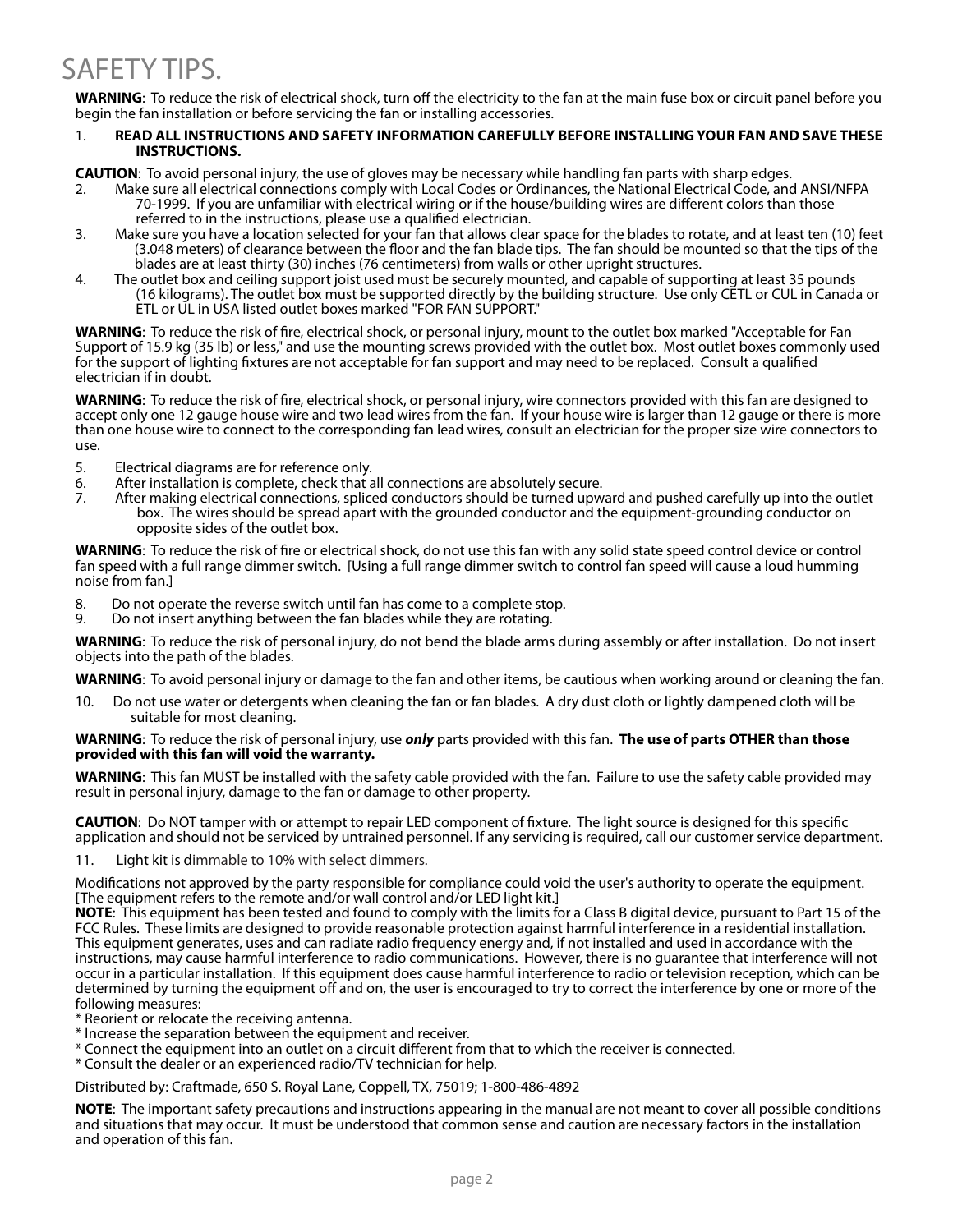### 1. Unpacking Your Fan.

Carefully open the packaging. Remove items from Styrofoam inserts. Remove motor housing and place on carpet or Styrofoam to avoid damage to finish. Do not discard fan carton or Styrofoam inserts should this fan need to be returned for repairs. Check against parts inventory that all parts have been included.

### 2. Parts Inventory.

**a**. hanging bracket. 1 piece

**b**. canopy. 1 piece

**c.** 6in. downrod and hanging ball (with pin and clip). 1 piece

**d.** 4in. downrod. 1 piece

**e**. motor housing. 1 piece

**f**. remote control. 1 piece

**g**. remote control receiver. 1 piece

**h**. canopy cover. 1 piece

**i**. yoke cover. 1 piece

**j**. blade arm. 8 pieces

**k**. blade. 8 pieces

**l**. fitter plate. 1 piece

**m**. LED light kit.1 piece

**n**. shade. 1 piece

**o**. hardware packs





**AN IMPORTANT REMINDER:** You must use the parts provided with this fan for proper installation and safety.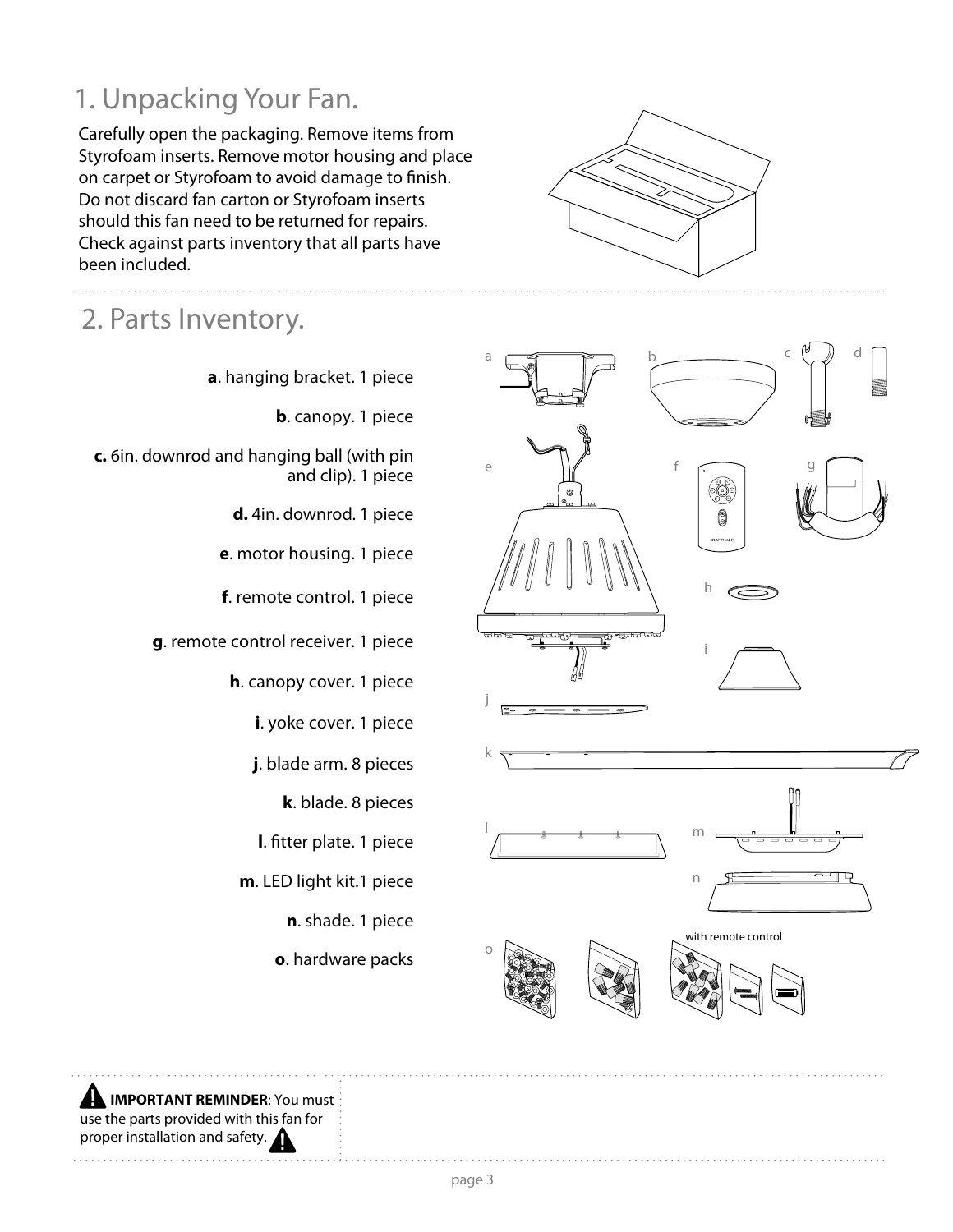### 3. Installation Preparation.

To prevent personal injury and damage, ensure that the hanging location allows the blades a clearance of 10 feet (3.048m) from the floor and 30in. (76cm) from any wall or obstruction. This fan is suitable for room sizes up to 400 square feet (37.2 square meters).

This fan can be mounted with a **downrod** on a regular (no-slope) or vaulted ceiling. The hanging length can be extended by purchasing a longer downrod (0.5in./1.27cm diameter). Other installation, such as **flushmount**, is not available for this fan.

#### **Installation requires these tools:**

Phillips screwdriver, flathead screwdriver, adjustable pliers or wrench, stepladder, wire cutters, and rated electrical tape.

### 4. Hanging Bracket Installation.

Turn off circuit breakers to current fixture from breaker panel and be sure operating light switch is turned to the OFF position.

*WARNING*: Failure to disconnect power supply prior to installation may result in serious injury.

#### Remove existing fixture.

*WARNING*: When using an existing outlet box, be sure the outlet box is securely attached to the building structure and can support the full weight of the fan. Ensure outlet box is clearly marked "Suitable for Fan Support." If not, it must be replaced with an approved outlet box. Failure to do so can result in serious injury.

*CAUTION*: Be sure outlet box is grounded properly and that a ground wire (*GREEN* or bare) is present.

Install hanging bracket to outlet box using outlet box screws provided (or original outlet box screws), star washers and flat washers provided with new or original outlet box.**\*** If installing on a vaulted ceiling, face opening of hanging bracket towards high point of ceiling. Arrange electrical wiring around the back of the hanging bracket and away from the bracket opening.

*\*Note*: It is very important that you use the proper hardware when installing the hanging bracket as this will support the fan.





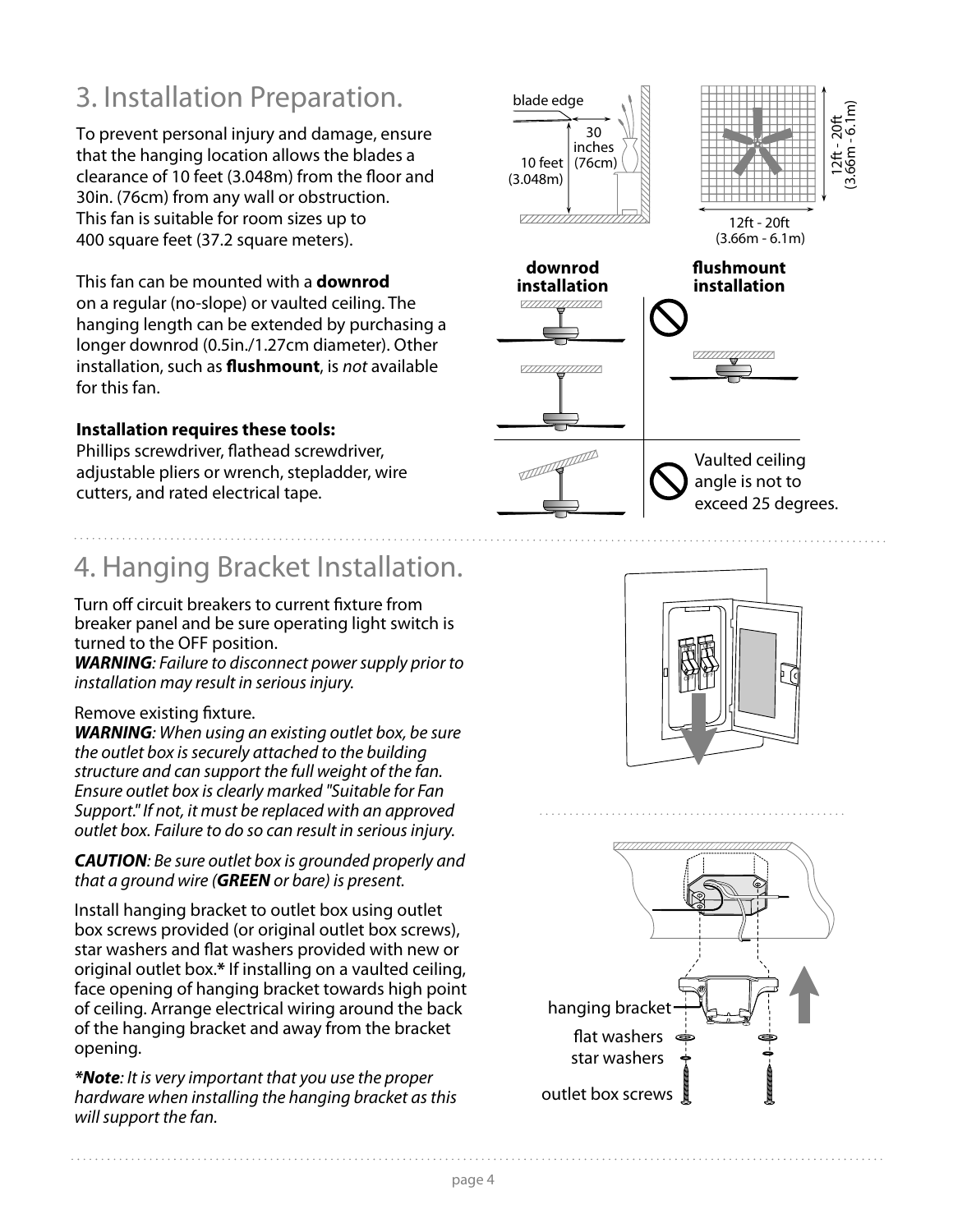### 5. Fan Assembly.

Remove hanging ball from downrod provided by loosening set screw on hanging ball. Remove pin and clip. Lower hanging ball and remove stop pin. Slide hanging ball off of the downrod. [Refer to *diagram 1*.]

Loosen yoke set screws and nuts at top of motor housing. [Refer to *diagram 2*.]

**Tip**: To prepare for threading electrical wires through downrod, apply a small piece of electrical tape to the ends of the electrical wires--this will keep the wires together when threading them through the downrod. [Refer to *diagram 2*.]

Determine the length of downrod you wish to use. Thread safety cable and electrical wires through threaded end of downrod and pull extra wire slack from the upper end of the downrod. [Refer to *diagram 2*.]

Thread downrod into the motor housing yoke until holes for pin and clip in downrod align with holes in yoke--make sure wires do not get twisted. Re-insert pin and clip that were previously removed. Tighten yoke set screws and nuts securely. [Refer to *diagram 2*.]

Slide yoke cover, canopy cover and canopy over downrod. [Refer to *diagram 3*.] (**Note**: Canopy cover must be turned with smooth side toward the motor housing.)

Thread safety cable and wires through hanging ball and then slide hanging ball over downrod--the top of the downrod should be noted as having a set screw hole; use this hole when setting the set screw. Insert stop pin into top of downrod and raise hanging ball. Be sure stop pin aligns with slots on the inside of the hanging ball. Tighten set screw securely. [Refer to *diagram 4*.]

**WARNING**: Failure to tighten set screw (on hanging ball) completely could result in the fan becoming loose and possibly falling.

#### **["Fan Assembly" continued on next page.]**

*NOTE*: The important safety precautions and instructions appearing in the manual are not meant to cover all possible conditions and situations that may occur. It must be understood that common sense and caution are necessary factors in the installation and operation of this fan.

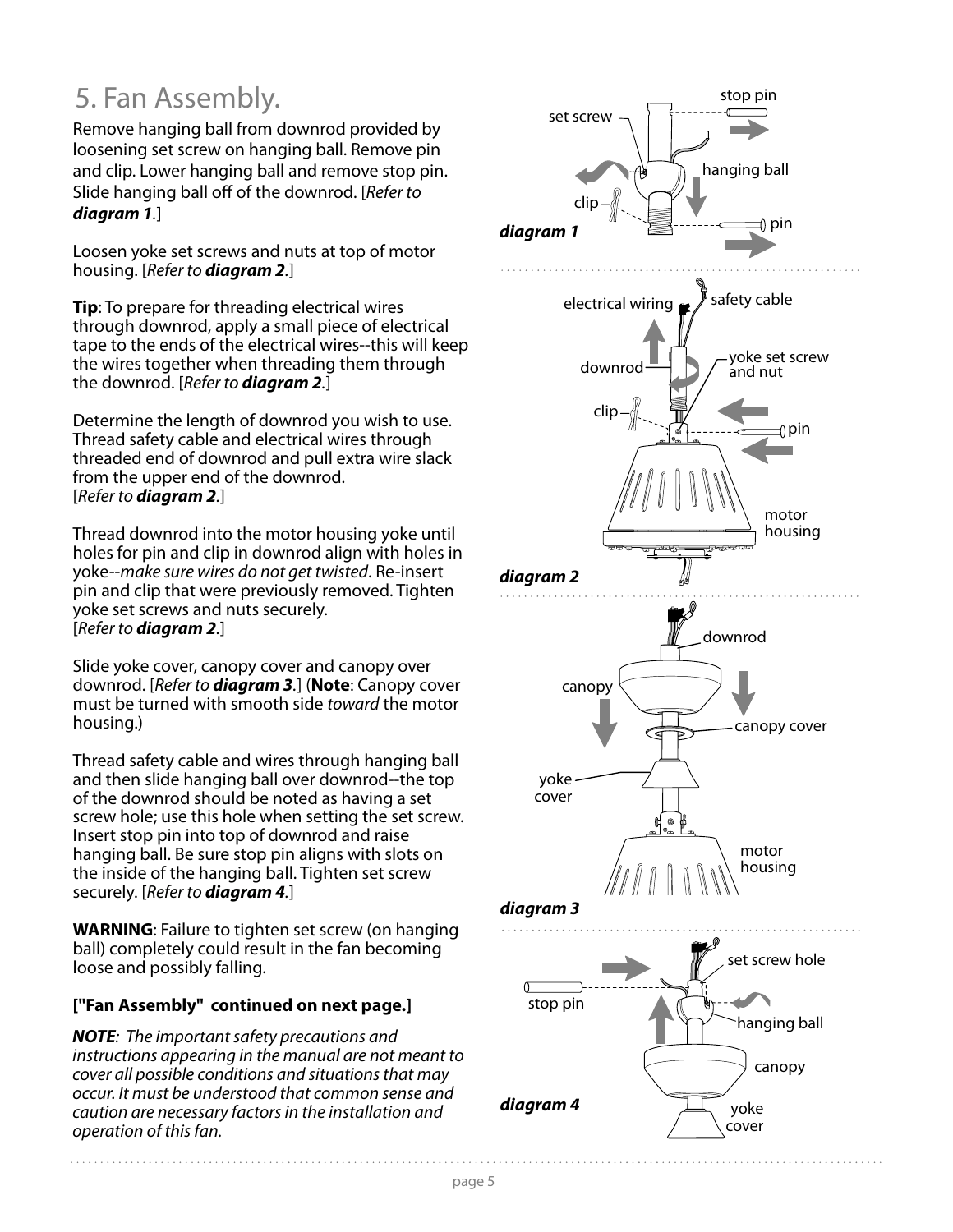### 5. Fan Assembly. (cont.)

With the hanging bracket secured to the outlet safety cable loop box and able to support the fan, you are now ready to hang your fan. Grab the fan firmly with two hands. Slide downrod through opening in hanging bracket and let hanging ball rest on the hanging bracket. Turn the hanging ball slot until it lines up with the hanging bracket tab.

**WARNING**: Failure to align slot in hanging ball with tab in hanging bracket may result in serious injury or death.

**Tip**: Seek the help of another person to hold the stepladder in place and to help lift the fan up to you once you are set on the ladder.

Find a secure attachment point (wood ceiling joist highly recommended) and secure safety cable. It will be necessary to use a heavy duty wood screw, washer and lock washer (not supplied) with the safety cable loop. If necessary, adjust the loop at the end of the safety cable. The loop at the end of the safety cable should just fit over the threads on the wood screw. Test safety cable by pulling on loose end of safety cable with pliers. If the safety cable slips, the loop must be adjusted smaller. Extra cable slack can be left in ceiling area.

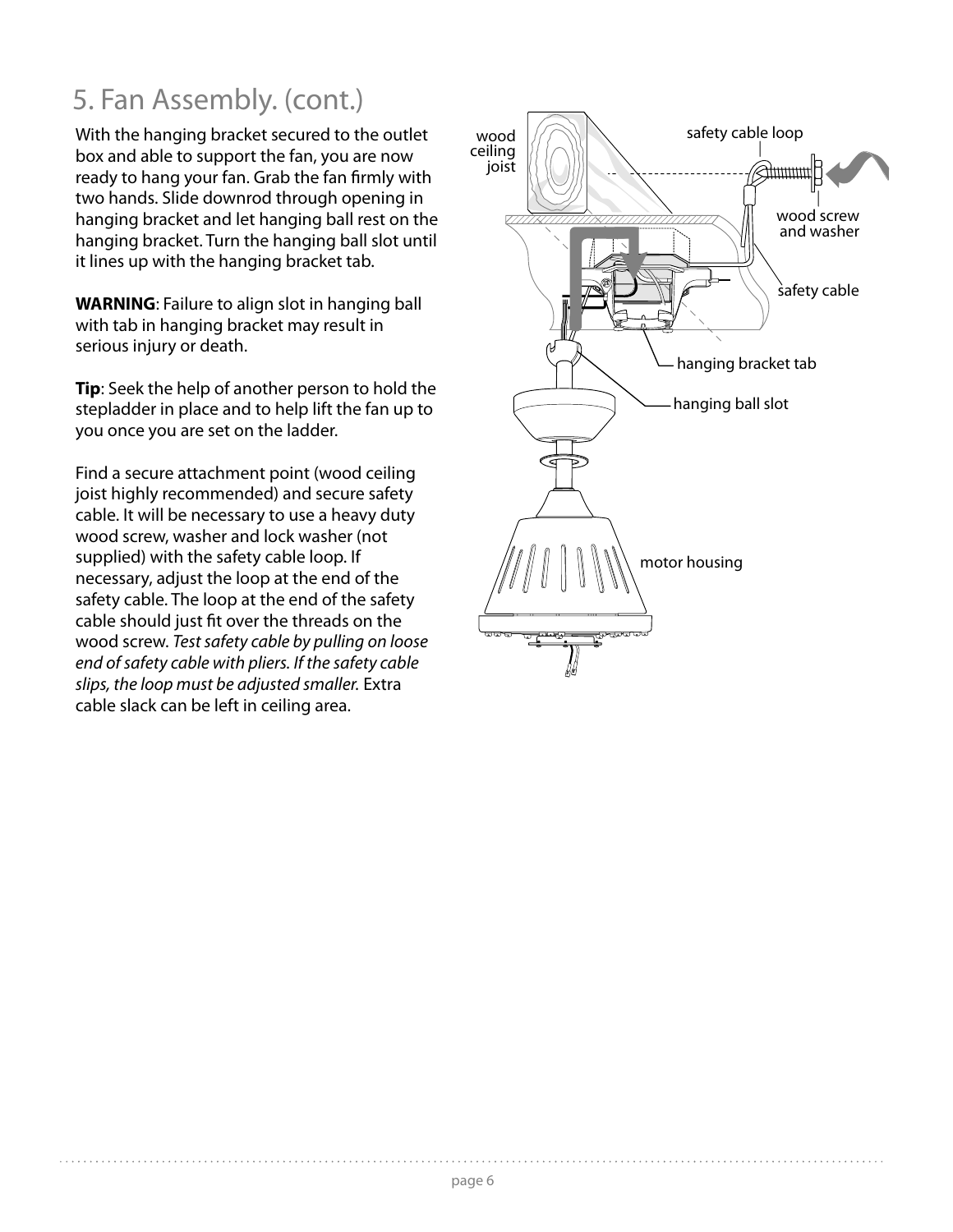#### 6. Wiring.

**WARNING**: Turn off circuit breakers to current fixture from breaker panel and be sure switch is turned to the OFF position.

**CAUTION**: Be sure outlet box is properly grounded and that a ground wire (*GREEN* or Bare) is present.

Make sure all electrical connections comply with Local Codes or Ordinances and the National Electrical Code. If you are unfamiliar with electrical wiring or if the house/building wires are different colors than those referred to in the diagram to the right, please use a qualified electrician.

**Note**: Excess lead wire length from the fan can be cut to the desired length and then stripped.

When downrod is secured in place on the hanging bracket, **wire the RECEIVER** with wire connectors provided as shown in diagram at right.

**Tip**: While you are wiring, keep in mind that wires must not obstruct receiver from sliding into hanging bracket.

\* Wrap each wire connector separately with electrical tape as an extra safety measure.

Gently insert receiver (flat side up) into hanging bracket and carefully push wires and taped wire connectors into outlet box. Let antenna rest outside of hanging bracket.

### 7. Canopy Assembly.

Locate 2 screws on underside of hanging bracket and remove screw closest to the open end of the hanging bracket. Partially loosen the other screw. Lift canopy to hanging bracket. Place rounded part of slotted hole in canopy over loosened screw in hanging bracket and push up. Twist canopy to lock. Re-insert screw that was removed and then tighten both screws securely.

Slide canopy cover up to canopy, aligning rounded part of slotted holes in canopy cover with screwheads in bottom of canopy. Turn canopy cover to the right (clockwise) until it stops.



ground (green/yellow) receiver



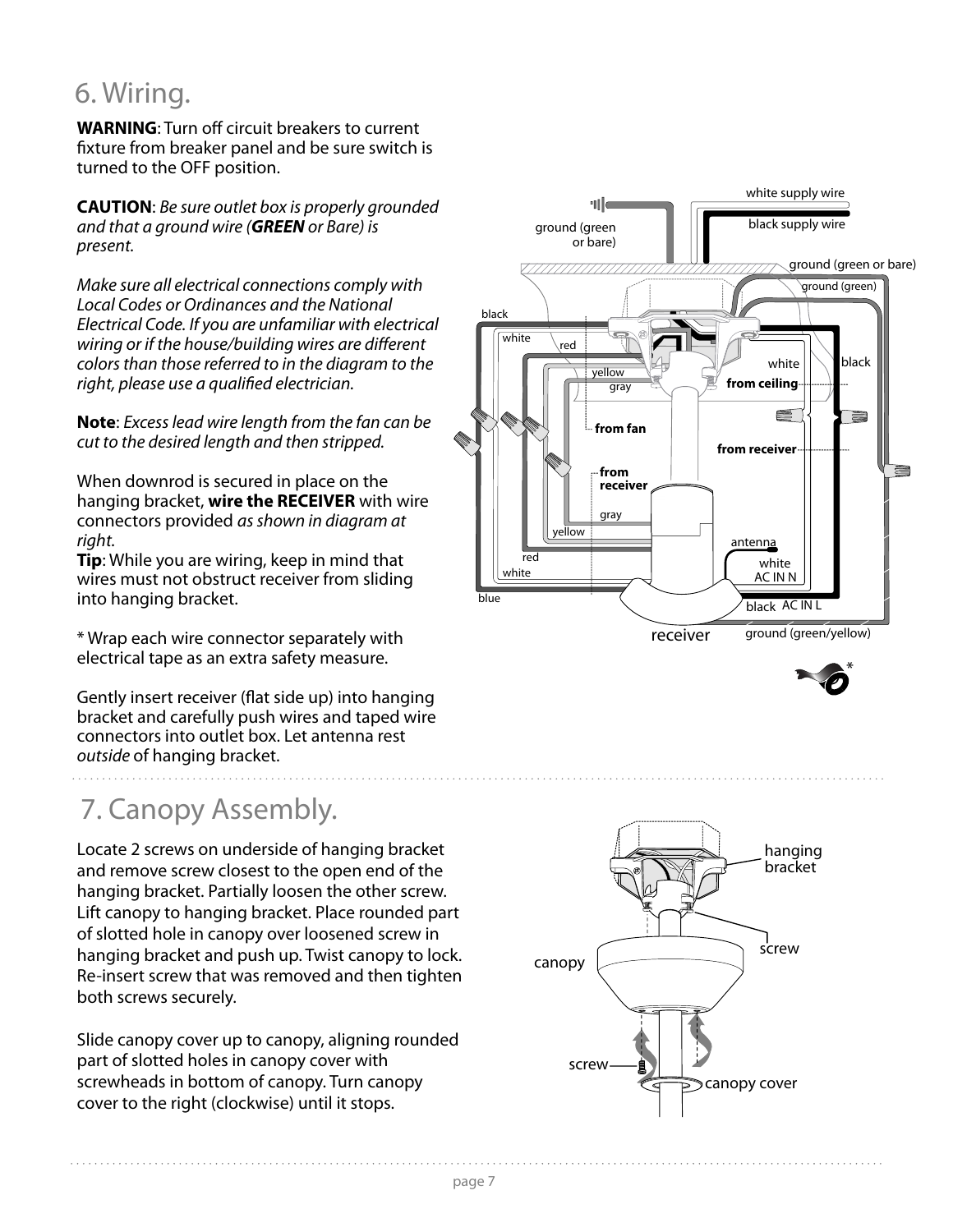### 8. Blade Assembly.

**WARNING**: To reduce the risk of serious bodily injury, DO NOT use power tools to assemble the blades. If screws are overtightened, blades may crack and break.

**Time Saver**: Washers for blade screws can be set on each blade screw prior to installing blades.

Locate 24 blade attachment screws and washers and 24 nuts in hardware packs. Place blade arm on UNDERSIDE of blade, aligning holes in blade arm with holes in blade as shown. (Note label on blade arm and blade indicating THIS SIDE UP.) Insert 3 blade attachment screws (along with washers) from UNDERSIDE of blade arm. Place one nut on each blade attachment screw from topside of blade. Tighten all screws and nuts securely. Repeat procedure with remaining blades.

Remove blade arm screws/lock washers from underside of motor. Align blade arm holes with motor screw holes and attach blade arm with blade arm screws/lock washers. Before securing screws permanently, repeat with remaining blade arms. Securely tighten all screws.

**NOTE**: Tighten blade arm screws twice a year.

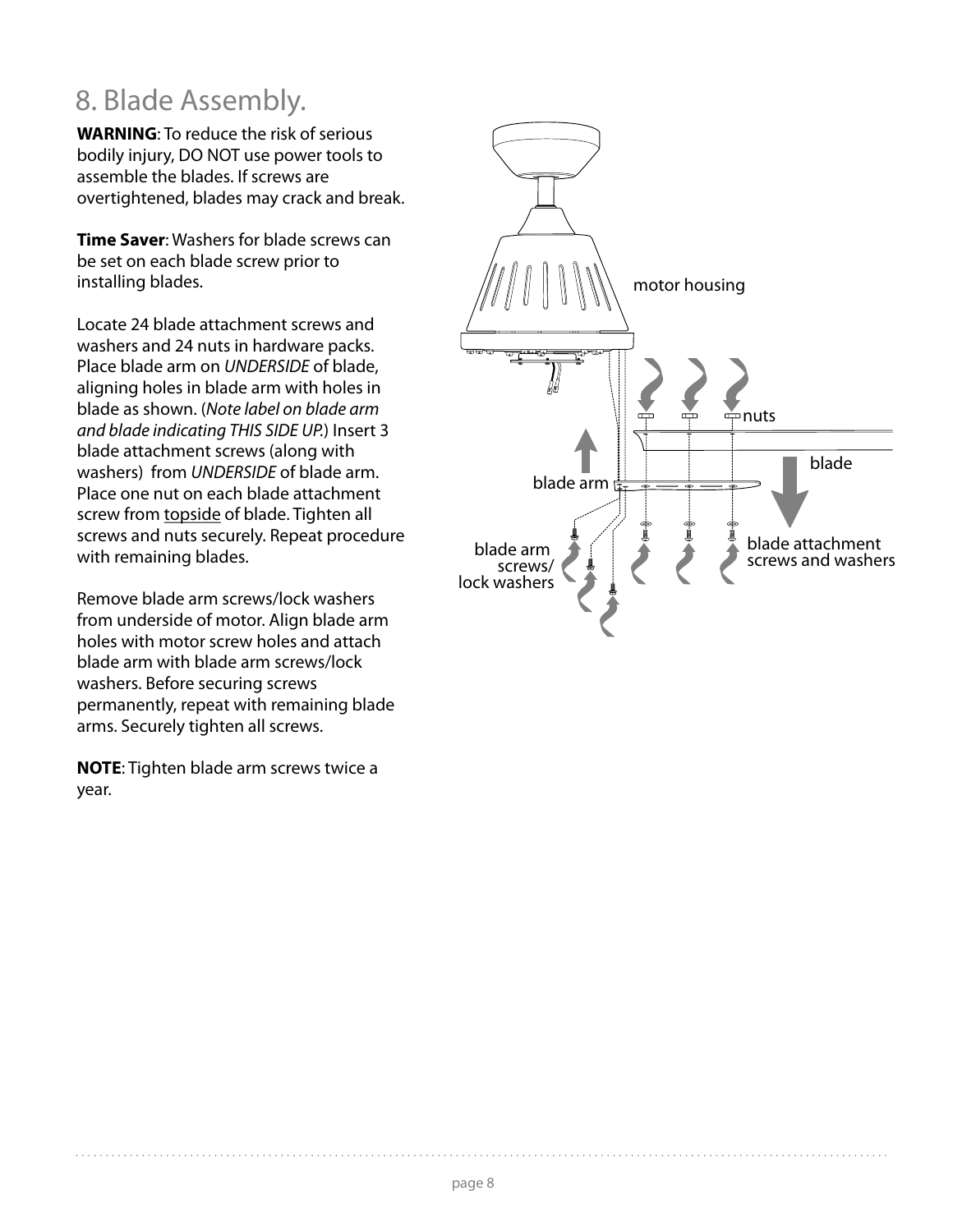### 9. Light Kit Assembly.

Remove 1 screw from motor plate on underside of motor housing and partially loosen the other 2 screws. Align slotted holes in fitter plate with loosened screws in motor plate, allowing molex connections from motor housing to come through hole in middle of fitter plate. Twist fitter plate to lock. Re-insert screw that was just removed and securely tighten all 3 screws with a Phillips screwdriver.

Remove 3 screws from underside of fitter plate.

Connect **WHITE** wire from LED light kit to **WHITE** wire from motor housing. Connect **BLACK** wire from LED light kit to **BLACK** (or **BLUE**) wire from motor housing. Be sure that molex connections snap together completely.

Carefully arrange wiring within fitter plate. Align holes in LED light kit with holes in fitter plate. Re-insert screws that were previously removed and securely tighten all 3 screws with a Phillips screwdriver.

Align grooves on shade with nodules on inside of fitter plate and push up gently on shade. Twist shade to the RIGHT (clockwise) until shade locks into place. Pull down VERY GENTLY on shade to make sure that shade is secure.

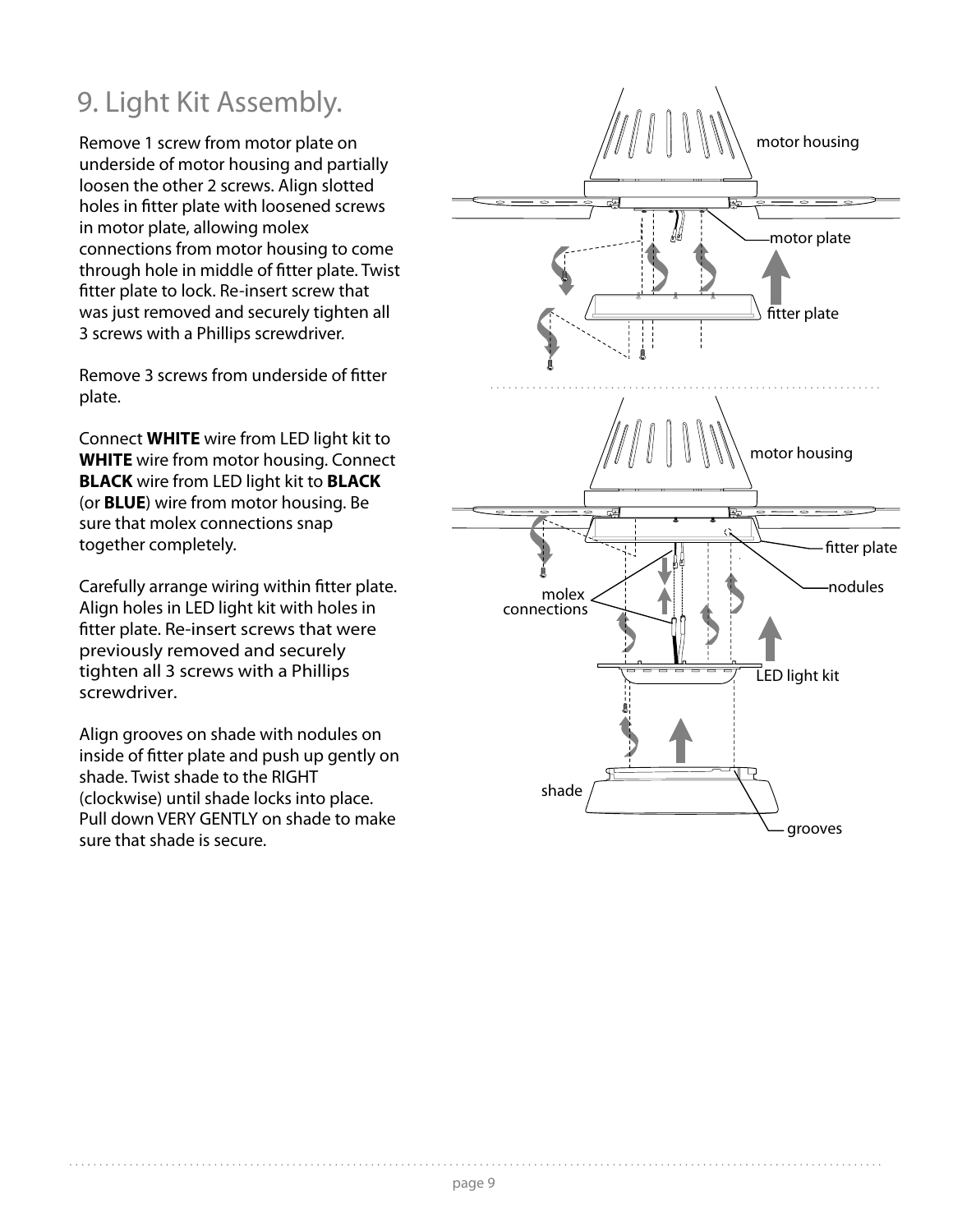### 10. Automated Learning Process./Activating Code.

*CAUTION*: The remote control transmitter can be programmed to multiple receivers or fans. If this is not desired, turn wall switch off to any other programmable receiver or fan.

Remove battery cover on back side of remote control transmitter. Install one 12-volt battery (included).

Since this fan comes with an LED light kit, the dimmer switch (labeled **ON** and **D**) has been pre-set to the "ON" position (**ON**). If you do not wish to have dimming capability, please move the switch to the "OFF" position (**D**).

Restore electrical power. *Turn power off again for at least 5 seconds* and then turn power back on. Within 60 seconds of restoring the power, press and hold the fan **SET** button for 5 seconds or until light blinks twice. Then replace the battery cover.

**NOTE:** Battery is not rechargeable. Remove batteries with low or no charge and dispose of properly.

**CAUTION**: "DO NOT DISPOSE OF BATTERIES IN FIRE, BATTERIES MAY EXPLODE OR LEAK." - When disposing of household alkaline batteries, it is best to check with your local and state recycling or household hazardous waste coordinators concerning the specifics of the program in your area. You may also locate a recycling center by calling 1-800-8-BATTERY or 1-877-2-RECYCLE or visit www.epa.gov/epawaste/index.htm or www.earth911.org for more information.

**WARNING**: *Choking Hazard* - Small parts. Keep battery away from children.

**WARNING**: Non-rechargeable batteries are not to be recharged; Do not mix different types of batteries such as alkaline, carbon-zinc, or rechargeable batteries; Do not mix old and new batteries; Batteries are to be inserted with the correct polarity; Exhausted batteries are to be removed from the product.





REMOTE CONTROL (front)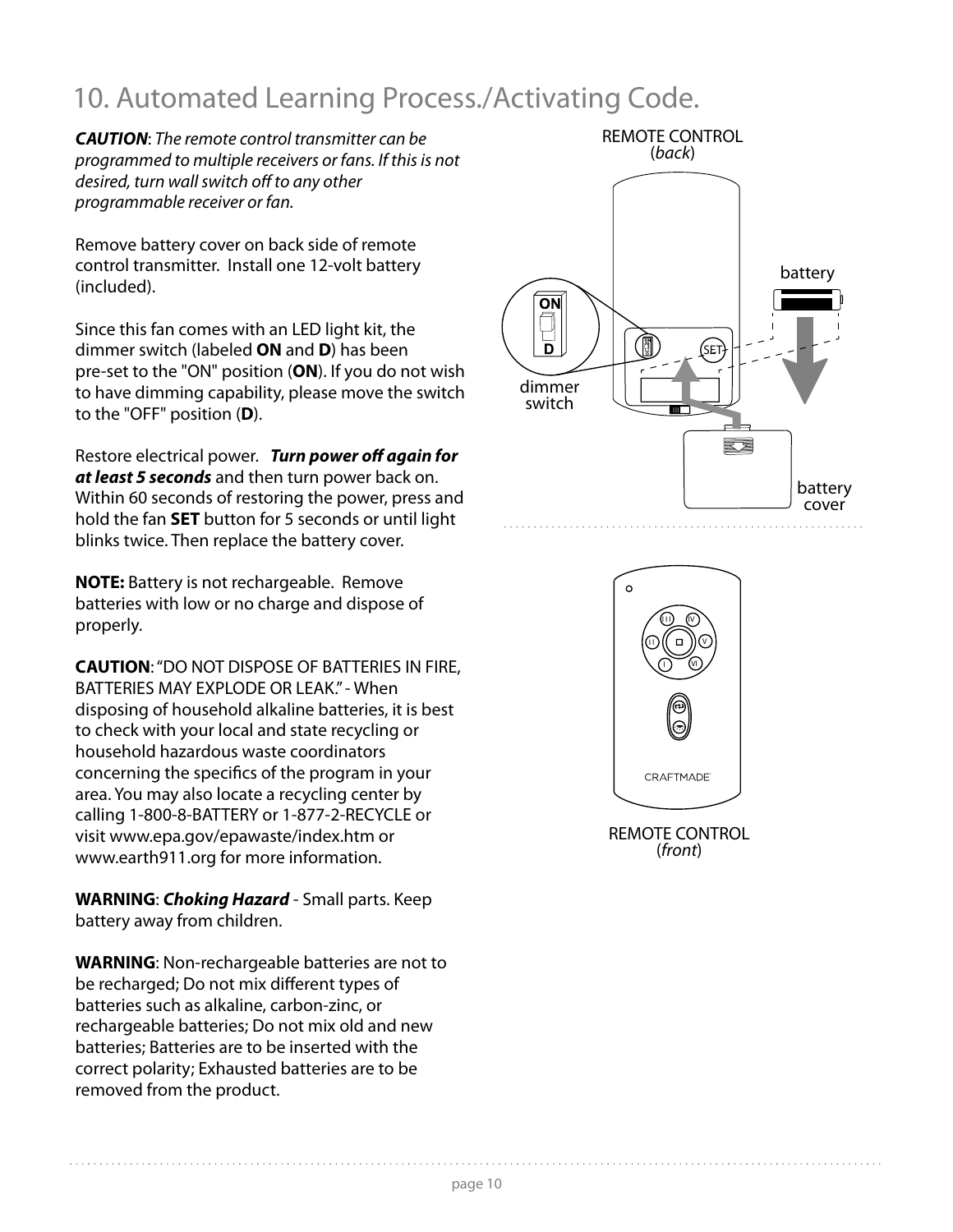#### 11. Remote Control Operation

REMOTE CONTROL



**REVERSE** function button--3:<br>**LIGHTING** button--4:

Fan **SPEED** buttons--1:<br>
Fan **OFF** button--2:<br>
Use to turn the fan off Use to turn the fan off<br>Use to control fan direction Use to control down-light and up-light (if applicable)

**IMPORTANT:** *The Automated Learning Process takes approximately 5 minutes to complete.* Please *leave the fan "ON"* for the duration of the 5-minute programming and *do NOT use the remote control or turn off the power* during this time. The fan will *cycle through ALL SIX (6) speeds in forward and reverse* and will *then stop automatically* after the learning process is complete.

If you wish to use the remote control bracket, install screws from remote pack through bracket and into the desired installation site as shown. The remote control rests on the bracket.

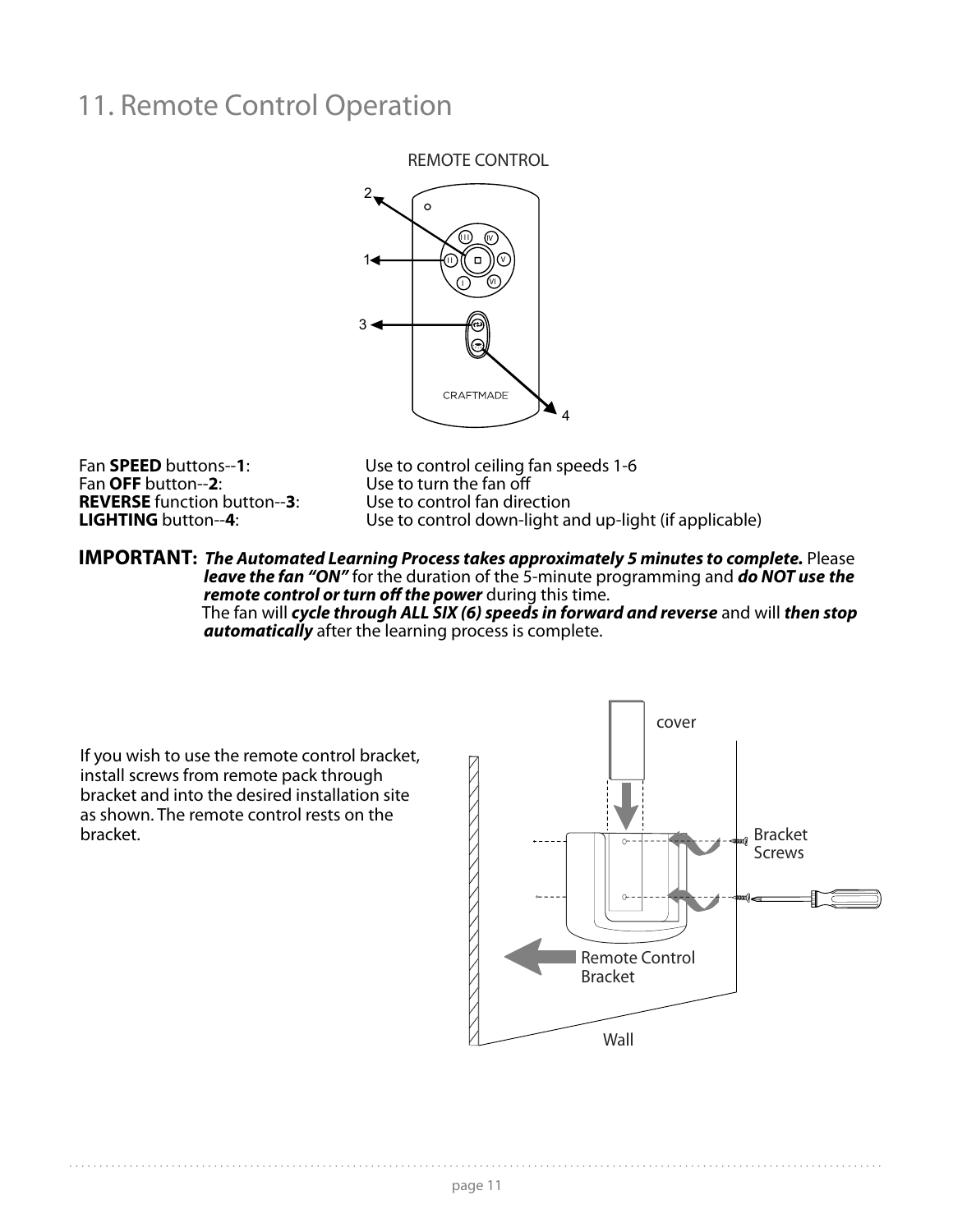### 12. Smart Ceiling Fan WiFi Remote Control (Optional).

To enjoy all the potential of your new device, you will need to download the Craftmade Smart app, available on the Google Play Store and Apple App Store, or use the QR code to download the app.

Once you download the app, register new account and password.

**NOTE:** Please keep this account information. You will use this account when you connect with your smart speaker.

When you log into the main page you will see the  $+$  on the right side of the top space. You will see the "add a new device" screen, then choose fan. Follow the configuration Wi-Fi process to continue pairings.

After the paring process with Wi-Fi receiver, you can control the fan speed and light functions on the app. If you cannot find the fan, please see "Help" on the add a new device screen.

#### 13. Testing Your Fan.

It is recommended that you test fan before finalizing installation. Restore power from circuit box and wall switch (if applicable). Test fan speeds with the different fan speed buttons (I - VI) on remote control. Test the light ON/OFF function by pressing the  $\sqrt{2}$  button; test the dimmer function by pressing the  $\mathbb{R}^n$  button and holding it down for up to 5 seconds. If the remote control operates all of the functions of the fan, battery has been installed correctly. If the remote control do (does) not operate all of the fan functions, refer to "Troubleshooting" section to solve any issues before contacting Customer Service.

Fan *must* be on LOW *before* setting the fan in reverse. Use  $\leftrightarrow$ button to recirculate air depending on the season. A ceiling fan will allow you to raise your thermostat setting in summer and lower your thermostat setting in winter without feeling a difference in your comfort.

**NOTE**: If the remote control interferes with other appliances, activate a new code on the remote control by *turning the power off first*. Go back to the instructions for the SET button in Section 10 (page 10).

**IMPORTANT**: Remote control must be synchronized with fan in order to properly function.